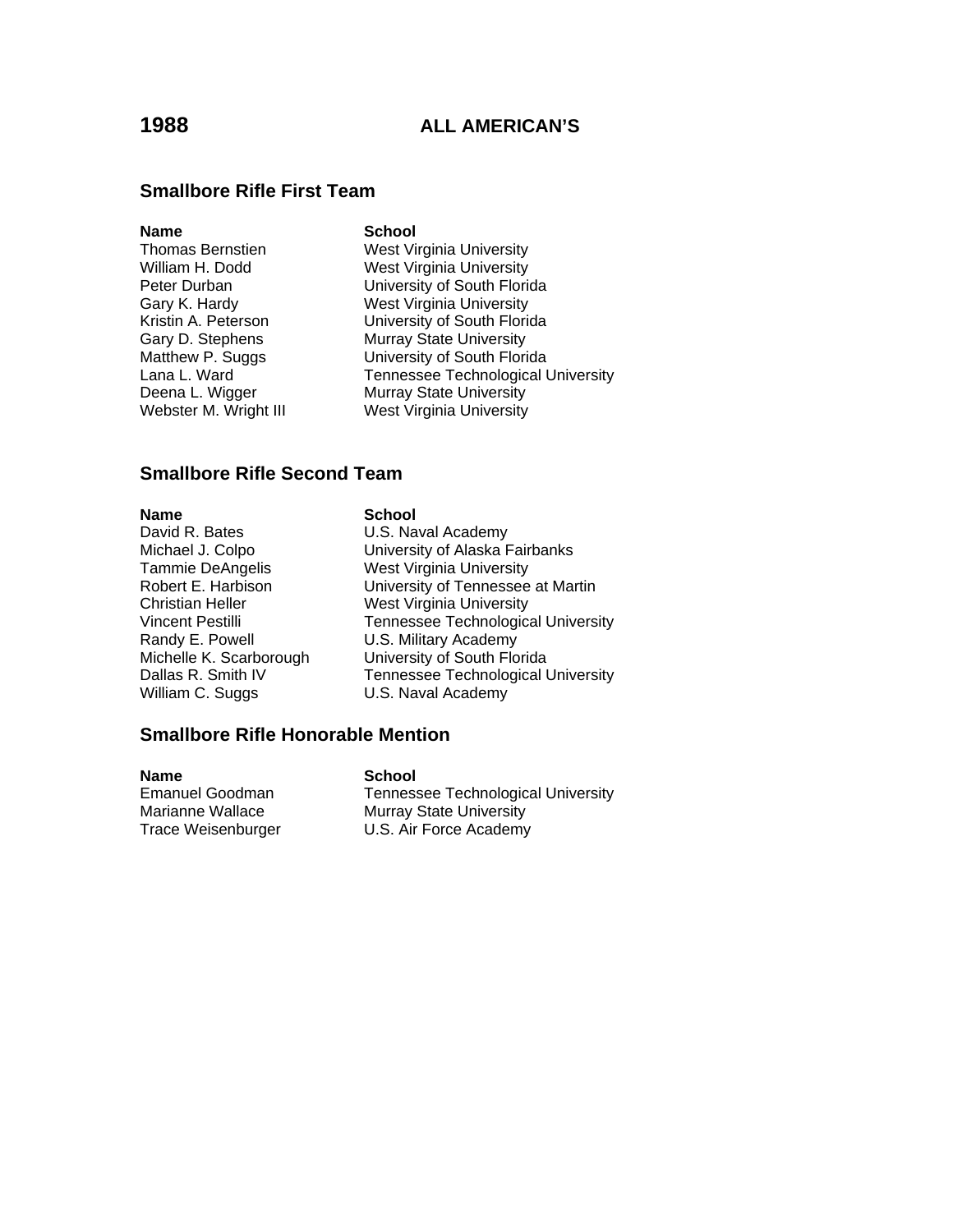### **Air Rifle First Team**

### **Name** School

Tammie DeAngelis **West Virginia University**<br>
West Virginia University<br>
West Virginia University William H. Dodd West Virginia University<br>
Robert E. Harbison Muniversity of Tennessee University of Tennessee at Martin Christian Heller West Virginia University Kristin A. Peterson University of South Florida Debra L. Sinclair **Debra L. Sinclair** University of Alaska Fairbanks Gary D. Stephens Murray State University Lana L. Ward **Tennessee Technological University** Trace Weisenburger U.S. Air Force Academy Deena L. Wigger Murray State University

### **Air Rifle Second Team**

Kristina Dean St. John's University Gary K. Hardy West Virginia University Randy E. Powell **U.S. Military Academy** Alison Schultz **Murray State University** William C. Suggs **Villiam C. Suggs** U.S. Naval Academy<br>
Marianne Wallace Murray State Univers

### **Name** School

Vincent Pestilli **Tennessee Technological University** Michelle K. Scarborough University of South Florida Matthew P. Suggs **University of South Florida**<br>
William C. Suggs **U.S. Naval Academy** Marianne Wallace Murray State University<br>
Sandra Worman St. John's University St. John's University

### **Air Rifle Honorable Mention**

**Name School**

West Virginia University Dale J. Herr **D.S. Military Academy**<br>M. Elaine Worland **M. Elaine Worland** University of South Florida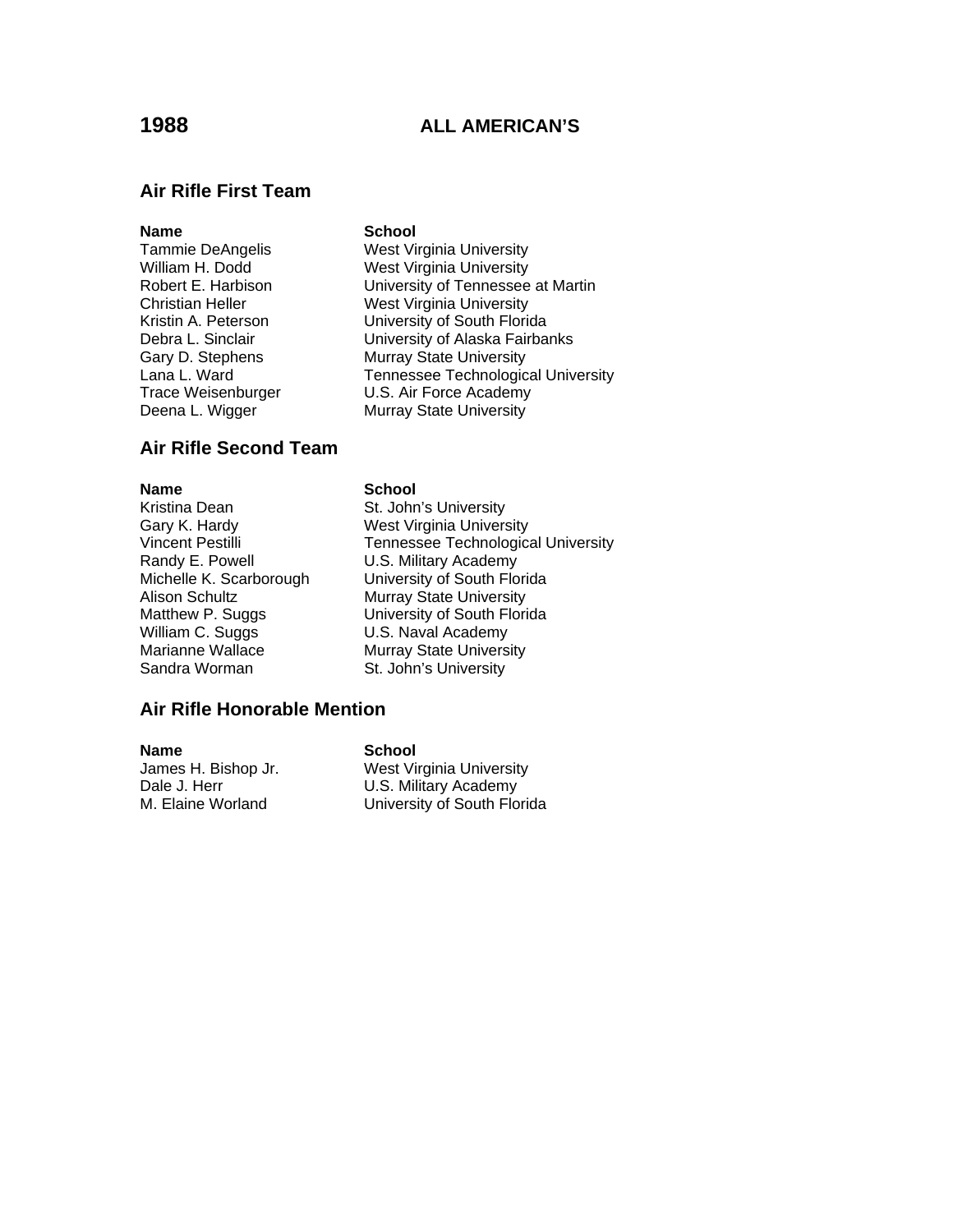## **Free Pistol First Team**

| Name               | <b>School</b>                |
|--------------------|------------------------------|
| Gino Celia Jr.     | U.S. Naval Academy           |
| Franz J. Huber     | U.S. Military Academy        |
| Deron R. Kaseberg  | U.S. Military Academy        |
| Robert T. Patton   | The Citadel                  |
| Todd A. Pfeiffer   | U.S. Naval Academy           |
| Erick A. Reinstedt | U.S. Military Academy        |
| Peter A. Szelwach  | U.S. Military Academy        |
| Eric W. Weisel     | U.S. Naval Academy           |
| Robert Welch       | <b>Ohio State University</b> |
|                    |                              |

### **Free Pistol Honorable Mention**

| <b>Name</b>         | School             |
|---------------------|--------------------|
| <b>Richard Deer</b> | The Citadel        |
| Erich J. Wahl       | U.S. Naval Academy |

## **Standard Pistol First Team**

**Name School**<br>
Willie D. Billingslea **School**<br>
U.S. Nav Robert T. Patton<br>Erick A. Reinstedt

Willie D. Billingslea **U.S. Naval Academy**<br>Gino Celia Jr. **Naval Academy** Gino Celia Jr.<br>
Rick Eickhoff **California** State Unive Rick Eickhoff California State University at Long Beach Keith E. Hanzel **U.S. Naval Academy**<br>Deron R. Kaseberg **U.S. Military Academy** U.S. Military Academy<br>The Citadel Erick A. Reinstedt U.S. Military Academy<br>
Peter A. Szelwach U.S. Military Academy U.S. Military Academy Eric J. Wahl **Eric J. Wahl Communist Communist Communist** U.S. Naval Academy U.S. Naval Academy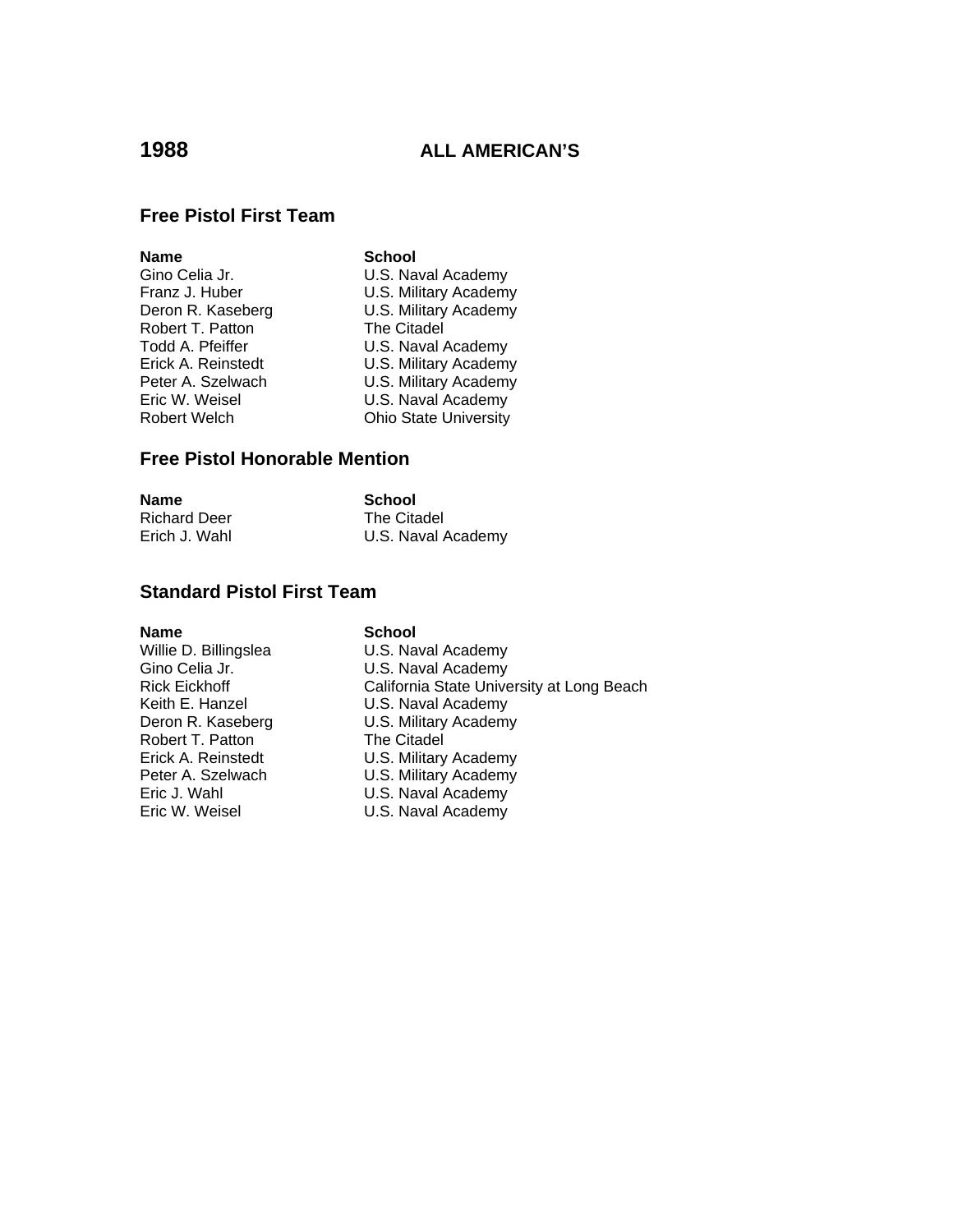### **Air Pistol First Team**

**Name School**  Richard Deer<br>Rick Eickhoff Samuel P. Fagone Jr. **U.S. Military Academy** M. Denny Guinn Gallaudet University Robert T. Patton The Citadel<br>
Fric W. Weisel The Citadel U.S. Naval A Eric W. Weisel **Eric W. Weisel C.S. Naval Academy**<br>Robert Welch **C. A. C. A. C. Ohio State University** Thomas R. White **U.S. Naval Academy** 

U.S. Naval Academy<br>The Citadel Rick Eickhoff California State University at Long Beach<br>Samuel P. Fagone Jr. C.S. Military Academy Deron R. Kaseberg **U.S. Military University Ohio State University**